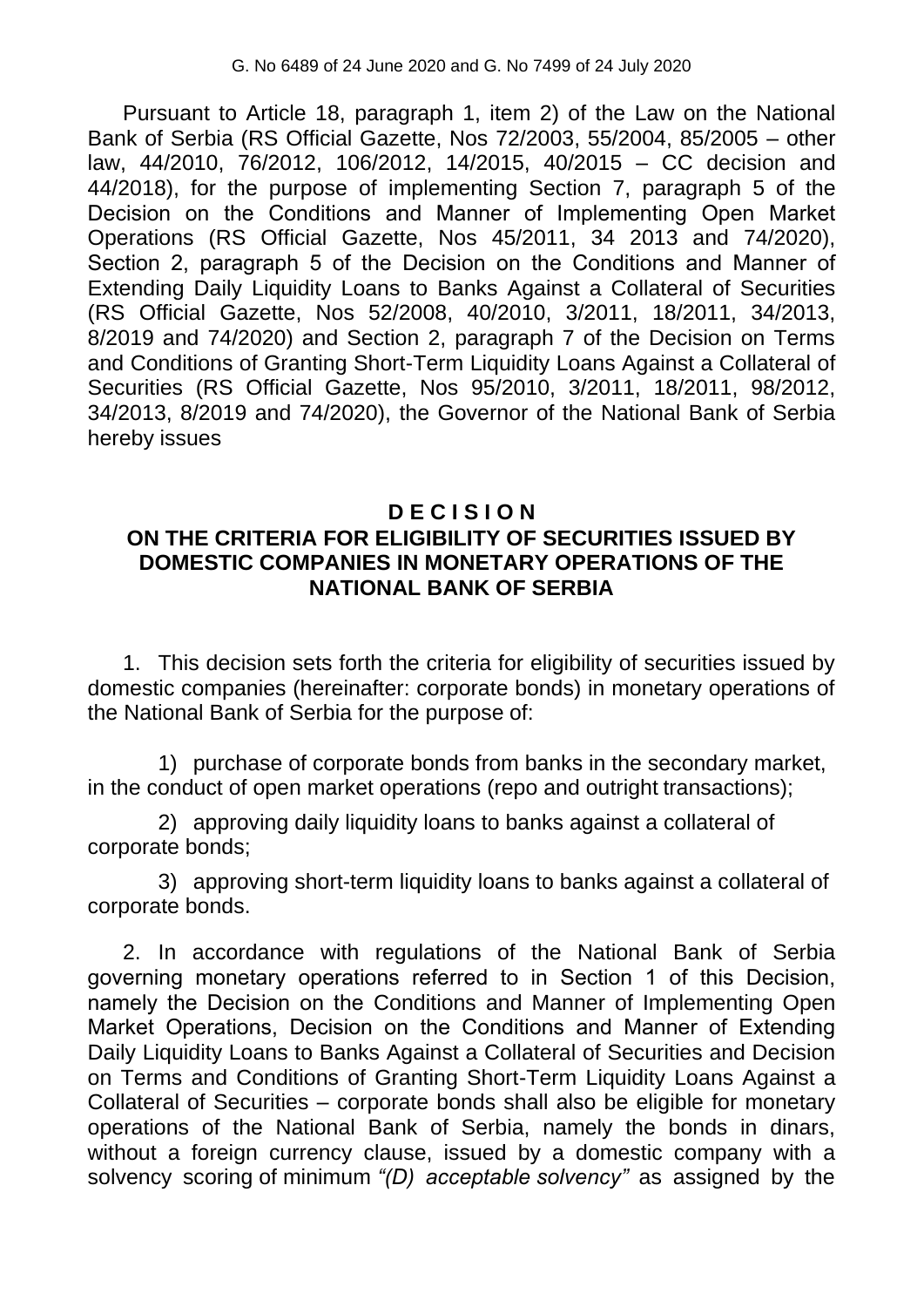Serbian Registers Agency or with other solvency/creditworthiness assessment equivalent to *"(D) acceptable solvency".*

Within the meaning of decisions referred to in paragraph 1 of this Section, a domestic company shall be a company or other legal person headquartered in the Republic of Serbia, other than a company and legal person supervised by the National Bank of Serbia in accordance with the provisions of the law governing the position, organisation, authorisations and functions of the National Bank of Serbia.

The solvency scoring *"(D) acceptable solvency*" from paragraph 1 of this Section refers to the basic level of the company's solvency assessment "*(D) acceptable solvency*" and covers all specific levels within the basic level which are, together with the designation for the basic solvency rating also shown by additional symbols, namely *"(D<sup>+</sup> )"*, *"(D)"* and *"(D- )"*, in accordance with the methodology of the Business Registers Agency defining company solvency scoring.

In accordance with the regulations referred to in paragraph 1 of this Section, eligible for the National Bank of Serbia's monetary operations are corporate bonds of maximum ten-year original maturity issued by 31 December 2020.

3. Corporate bonds shall be eligible for monetary operations referred to in Section 1 of this Decision based on the following additional criteria:

1) the highest total nominal amount of corporate bonds which the National Bank of Serbia may accept shall be set at 55 (fifty-five) billion dinars, taking into account the total nominal value of corporate bonds which are used in all monetary operations from Section 1 of this Decision on a specific day;

2) the highest total nominal amount of an individual issue or a tranche of corporate bonds which the National Bank of Serbia may accept shall be set at 70% of the total nominal value of an individual issue or a tranche of corporate bonds of a single issuer, taking into account the total nominal value of corporate bonds per an individual issue or a tranche of corporate bonds of a single issuer that are used in all monetary operations from Section 1 of this Decision on a specific day;

3) the highest total nominal amount of corporate bonds of a single issuer that the National Bank of Serbia may accept shall be set at 11 (eleven) billion dinars of the nominal value of corporate bonds of that issuer, taking into account the total nominal value of corporate bonds of a single issuer that are used in all monetary operations referred to in Section 1 of this Decision on a specific day.